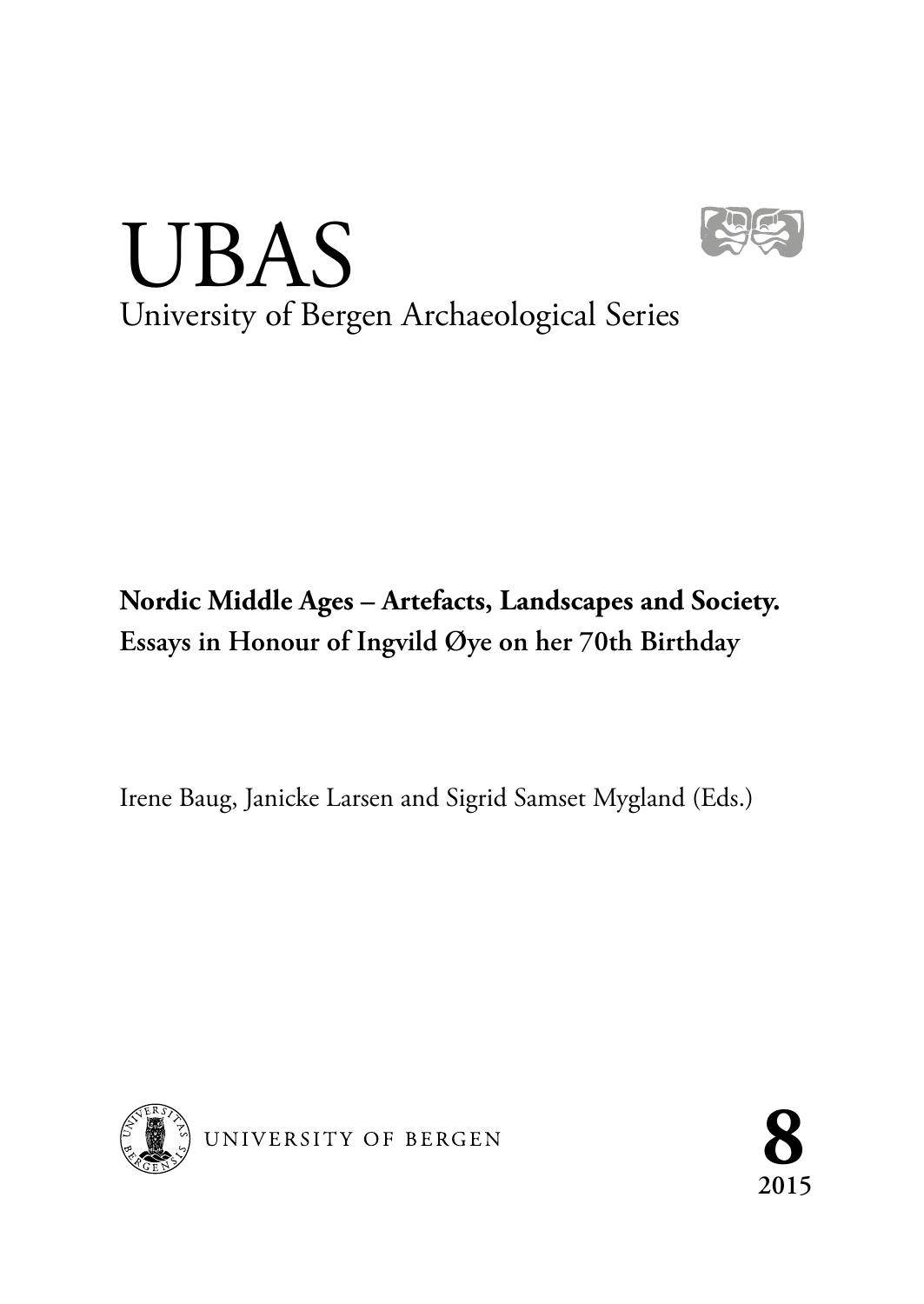UBAS – University of Bergen Archaeological Series 8

Copyright: Authors, 2015

University of Bergen, Faculty of Humanities, Department of Archaeology, History, Cultural Studies and Religion P.O. Box 7800 NO-5020 Bergen NORWAY

ISBN: 978-82-90273-89-2 UBAS 8 UBAS: ISSN 089-6058

#### **Editors of this book**

Irene Baug, Janicke Larsen and Sigrid Samset Mygland

#### **Editors of the series UBAS**

Nils Anfinset Knut Andreas Bergsvik Søren Diinhoff Alf Tore Hommedal

#### **Layout**

Christian Bakke, Communication division, University of Bergen Cover: Arkikon, www.arkikon.no

#### **Print**

07 Media as Peter Møllers vei 8 Postboks 178 Økern 0509 Oslo Paper: 130 g Galerie Art Silk H Typography: Adobe Garamond Pro and Myriad Pro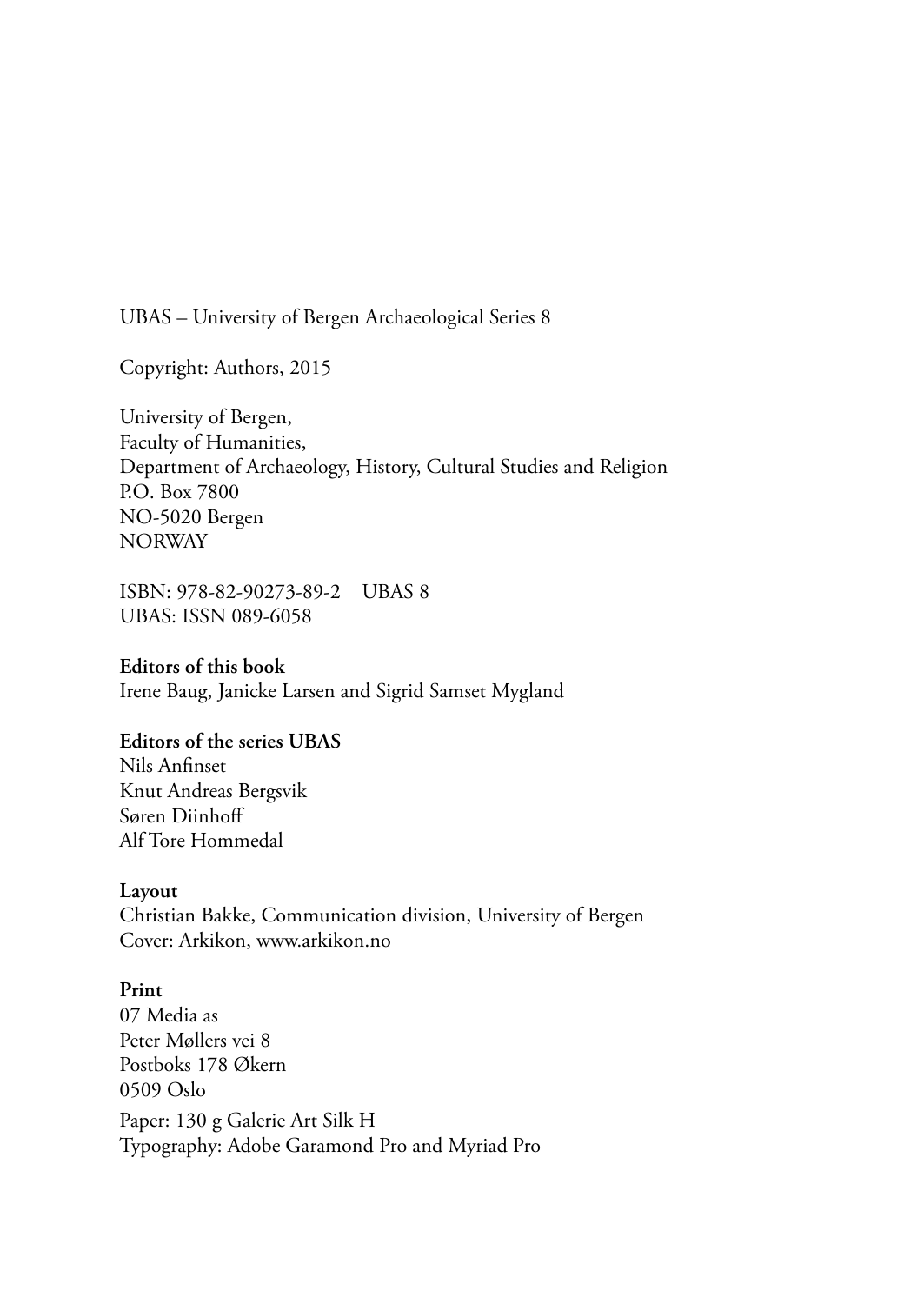

# **How Archaeology Saved Bryggen**

In 1976, Bryggen's Museum opened its doors to an audience that for more than twenty years had heard reports of extraordinary discoveries and rare objects found during the archaeological excavations at Bryggen. Following a fire in July 1955, a long-term project had produced scientific results which had been expected to clarify the validity of earlier hypotheses on how the harbour town of Bergen had developed from c. 1100 and through the medieval period. The fire in 1955 took place at a time when public opinion to Bryggen as cultural heritage could, at best, be described as indifferent , if not strongly in favour of redeveloping the entire area. After the Second World War, most people were more concerned with creating a better future rather than contemplating the past, and as many as 85% of the citizens of Bergen are likely to have been in favour of demolishing and redeveloping the area in 1946 (Lidén 2012, 50). The archaeological excavations after 1955 were a landmark enterprise, and soon became renowned within the international community of urban archaeologists. On the one hand, when evaluating the outcome in retrospect, perhaps one of the most important results was the extent to which archaeology came to influence public opinion on the question of preserving the remaining parts of Bryggen. On the other hand, to the scholarly community it was a confirmation of the hypothesis of Bryggen's significance as an historical monument. The characteristic tenements rebuilt after the catastrophic town fire in 1702 had been left almost untouched until the southern half was demolished and redeveloped in the years 1900-12. Not so well known is that the redevelopment provided an opportunity for the director of Det hanseatiske Museum (the Hanseatic Museum), Johan Christian Koren Wiberg, to conduct pioneering urban archaeological research, which one could argue was crucial for saving the remaining tenements and protecting them under the Cultural Heritage Act as early as 1927. In the following, I will try to shed some light on Koren Wiberg's achievements and how his interpretation of his archaeological observations contributed to The Cultural Heritage Act of 1927.

## **The Origin of the Idea of Bryggen as Medieval Heritage**

The idea that Bryggen held a special position in the fabric of the townscape of Bergen goes back a long way, and has been advocated in both academic and popular circles. The first written history of Bergen, *Bergens Fundas,* has Bryggen as its focal point. When it was written in the 1560s, the author, whose identity is unknown, was in no doubt that this was the core of the oldest part of Bergen. Bergens Fundas complies with the sagas' versions of how Bergen was founded. However, it gives a more lively description of how the area around the little inlet called Vågen was part of the royal farm of Alrekstad. We are told that in the reign of King Magnus Olavsson (1035-42) a group of shepherds from Alrekstad was watching the king's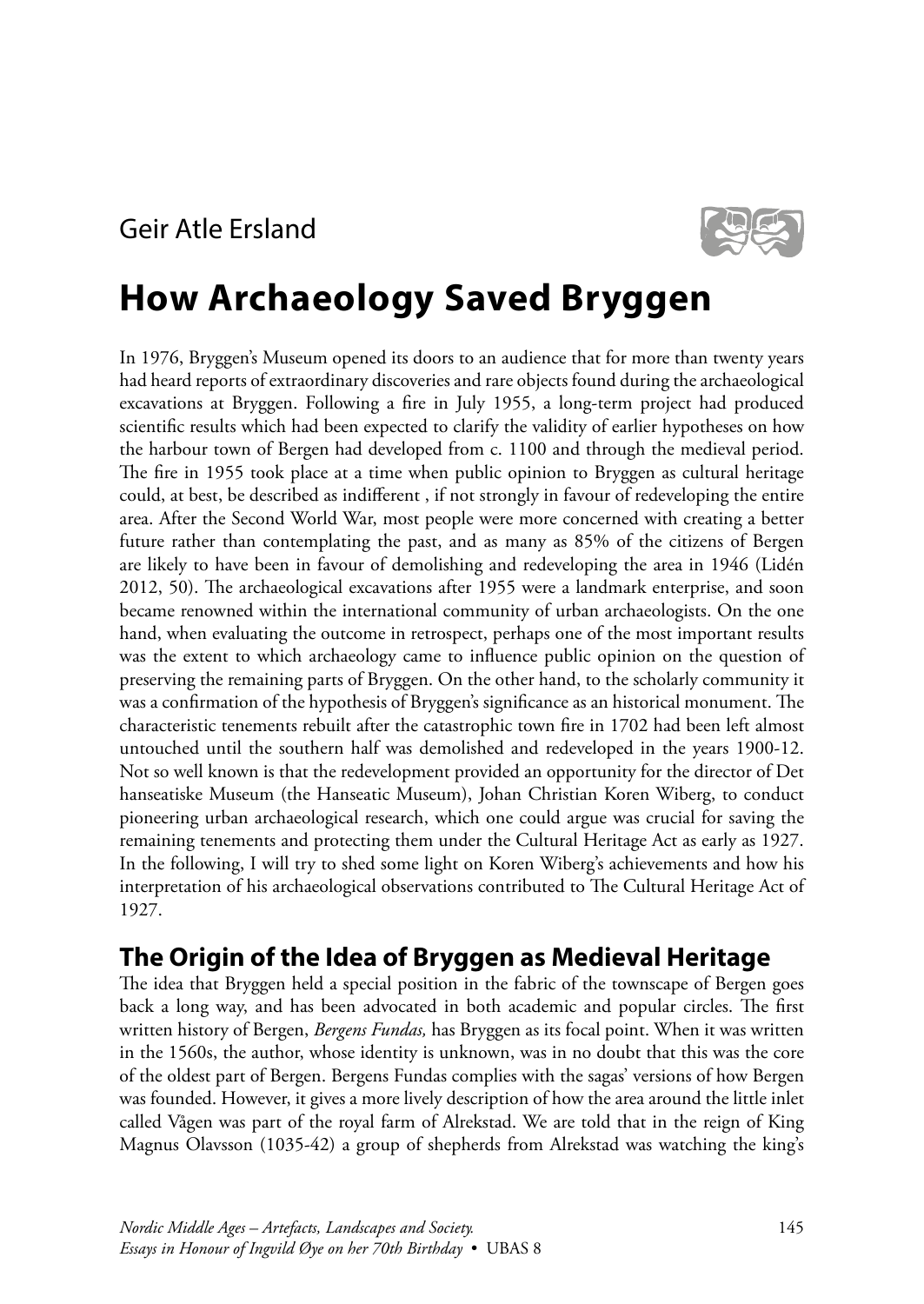flock down by Vågen. They heard voices whispering, sermons being read and pipes playing, and the master at Alrekstad interpreted this as a foreboding that in a few years a large town, a centre of prosperous trade, would be founded at the spot. The author continues by writing that twenty-four years later, in the year 1070, King Olav Kyrre founded Bergen, and the reason for this was that God, in his grace, had blessed the area with an abundance of herring on these coastal shores. Except for King Olav Kyrre being given the role as founder of Bergen, the rest is not found in the older sagas, and it is actually Bergens Fundas that presents 1070 as the founding year (Bergens Fundas, 29).

The author of Bergens Fundas also elaborated on how German merchants from Hanseatic towns had settled in Bergen and established their Kontor at Bryggen in the late Middle Ages and had driven off the local population. The story of the Kontor is actually a central motif in Bergens Fundas, and has a strong anti-Hanseatic bias (Bergens Fundas, 47-63). This can also be said for *Die Nortsche Saw* (Den Norske So), which was probably written in the 1580s. The learned lecturer at the Bergen Cathedral School, Edvard Edvardsen (? -1694), wrote a momentous history of Bergen, and he drew a map of how he perceived Bergen to have looked in the Middle Ages He states that the first houses in Bergen were erected in the outer Bryggen area towards the castle, in the area that is today called Dreggen (Edvardsen I, 60; Ersland 2011, 46-47). Ludvig Holberg is, in large part indebted to Edvardsen when it comes to the description of Bryggen, and since he wrote the first history of Bergen to be printed (1737), he also disseminated to a wider audience the belief that Bryggen represented the oldest core of Bergen and how it was related to the colony of German merchants and their Kontor (Holberg 1737, 150-212).

When Holberg spent his early years in Bergen by the end of the 17th century, the Hanseatic Kontor at Bryggen was still vital, but the numbers of German merchants had been in sharp decline since c. 1700, and the Hanseatic Kontor was suspended in the 1760s. In a topographical description of Bergen published in 1824, the local antiquarian, Lyder Sagen, valued Bryggen as a place of special interest and an outstanding historical monument, and wrote: 'After the fire in 1702, the Kontor was erected as it is today and with only minor changes to its former outline' (Sagen and Voss 1824, 348-49). This was an acknowledgement of the idea that has been refined ever since – that the building fabric of Bryggen represented a continuation of past centuries. Yngvar Nielsen, the author of the first modern monograph on the history of Bergen, *Bergen fra de ældste tider og indtil Nutiden* (Bergen from the outset and until (the) present), published in 1877, advocated the view that Bryggen actually represented medieval urban architecture, of which written sources give hardly any information:

*The impression we get from these (written sources) is far too incomplete, and would be even more so if were it not for the fact that the houses at The German Warf (Bryggen), in spite of reoccurring fires, still have their main architectural features preserved, and in this way they give an insight into the appearance of medieval Bergen (my translation). (Nielsen 1877, 132).*

Nielsen's interpretation of Bryggen as constituting a part of Bergen's historical townscape was further developed by the antiquarian Nicolay Nicolaysen in his work *Om de norske Kjøpstæder i Middelalderen, Deres oprindelse, Indretning og Bygningsskik* (On () Norwegian towns in the Middle Ages, their origin, physical structure and architecture), published in 1890. Here he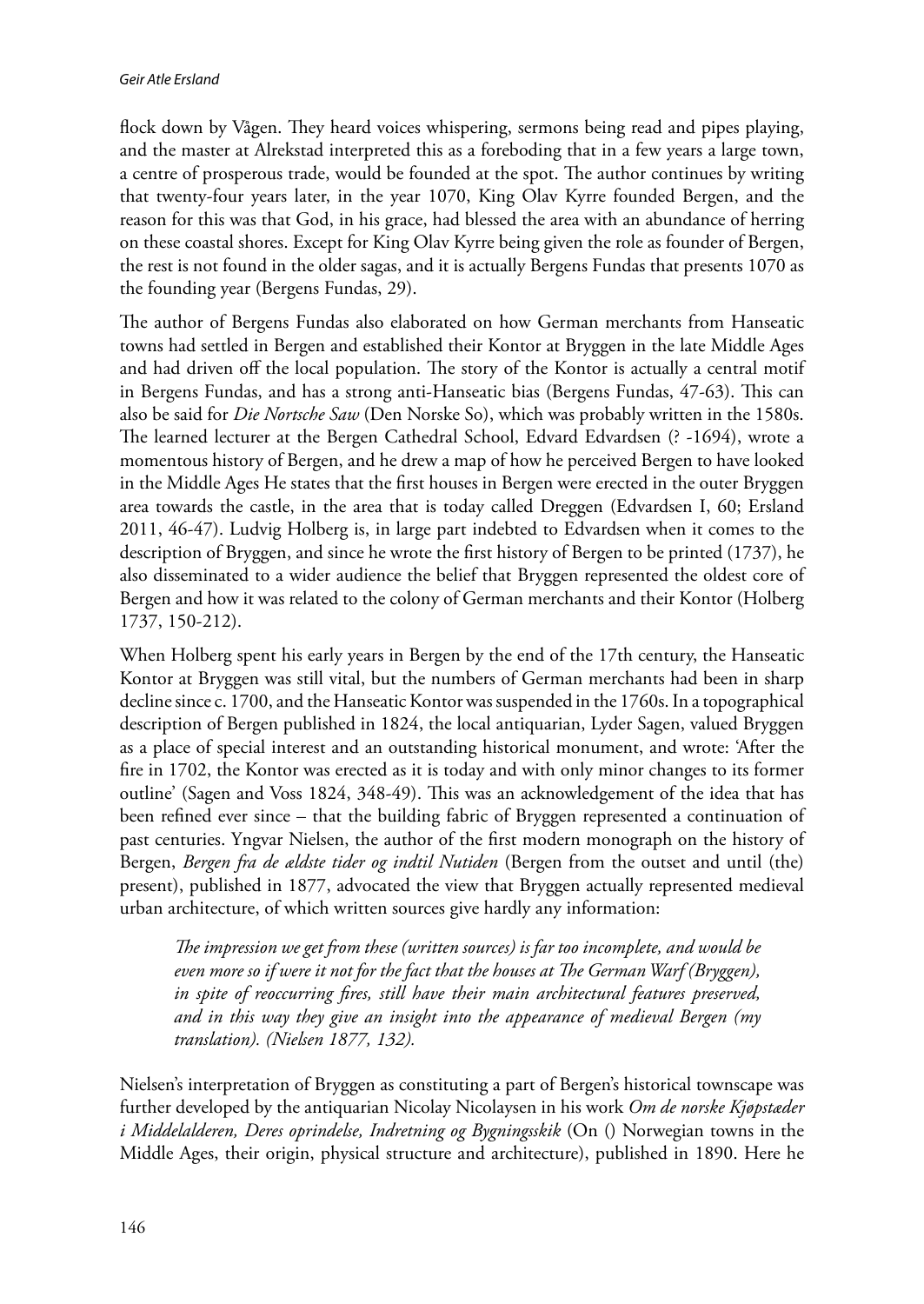used Bryggen extensively as an example for the architecture of Norwegian medieval towns (Nicolaysen 1890; Lidén 2012, 24). In this respect, it was no surprise that when the *Bergen Historical Society* was founded in 1894, its first publication was the Hanseatic statutes of *Jakobsfjorden* and *Bellgarden*, two of the prominent tenements at Bryggen. The oldest part of this manuscript dates back to the year 1529 and the statutes regulated daily life amongst those living inside the complex.

## **Documentation and Historical Recording**

This historiographical overview shows that until the 1890s there had been a long tradition of antiquarian interpretation of Bryggen, which in turn had secured it a special standing as an historical monument. By the end of the 19th century, Bryggen had been established as the cradle of Bergen. It was regarded as a fact that the town had been founded within the Bryggen area, and that commerce had been thriving there for centuries. It held a prominent position as a field of interest for official state antiquarians, Nicolaysen, and the Bergen Historical Society. However, they did not take any measures to secure Bryggen against those who viewed the area as a prospect for profitable redevelopment.

For years, an investment company had been systematically buying all the property in the southern part of Bryggen and, in 1899, they succeeded in getting the Town Council's approval of a redevelopment plan which paved the way for demolishing the entire southern half of Bryggen and rebuilding it within a new street grid. However, at the southernmost corner there was a small exception to this great scheme. Here, the Hanseatic Museum was left standing as a torso of the tenement *Finnegarden*. The museum was a private enterprise. The founder had died in 1898 and his son Koren Wiberg took over. He had studied painting and drawing and tried to embark on a carrier as an artist. Unlike those who usually engaged in the field of cultural heritage, he had no academic qualifications.

When Koren Wiberg took over the Hanseatic Museum, the plan for redeveloping the southern half of Bryggen was well under way, and hardly anybody doubted that this was the beginning of a total demolition of the old quarter. Except for his father's initiative to create the Hanseatic Museum, Koren Wiberg thought little of the proprietors' efforts. They lacked both knowledge of, and interest in, the history of Bryggen. The architecture of the tenements had been neglected, highly valuable objects had been lost, and written sources destroyed (Koren Wiberg 1998, 18). On his own initiative, Koren Wiberg used his skills as an artist to document the old tenements. Each tenement was depicted in black and white drawings of the facades, both towards the seafront and along the narrow internal passageways. He had no resources to undertake accurate measurements of architectural details, and for the ground plot outlines he used sketches and descriptions found in the archive of the Bergen Municipality Planning Department. He also collected archival information documenting the history of the tenements and their owners, which was mostly from the last two hundred years and far from complete. In 1899, the work was published and titled *Det tyske kontor* (The German Kontor).

Koren Wiberg had engaged in a private enterprise to document Bryggen within the means that he himself was able to allocate. He had asked for the assistance of the Bergen Historical Society, but despite offering encouragement, this was not followed by any financial support. The publication was financed by subscriptions organised by a local publishing house (Koren Wiberg 1899, foreword). However, the municipal authorities welcomed Koren Wiberg's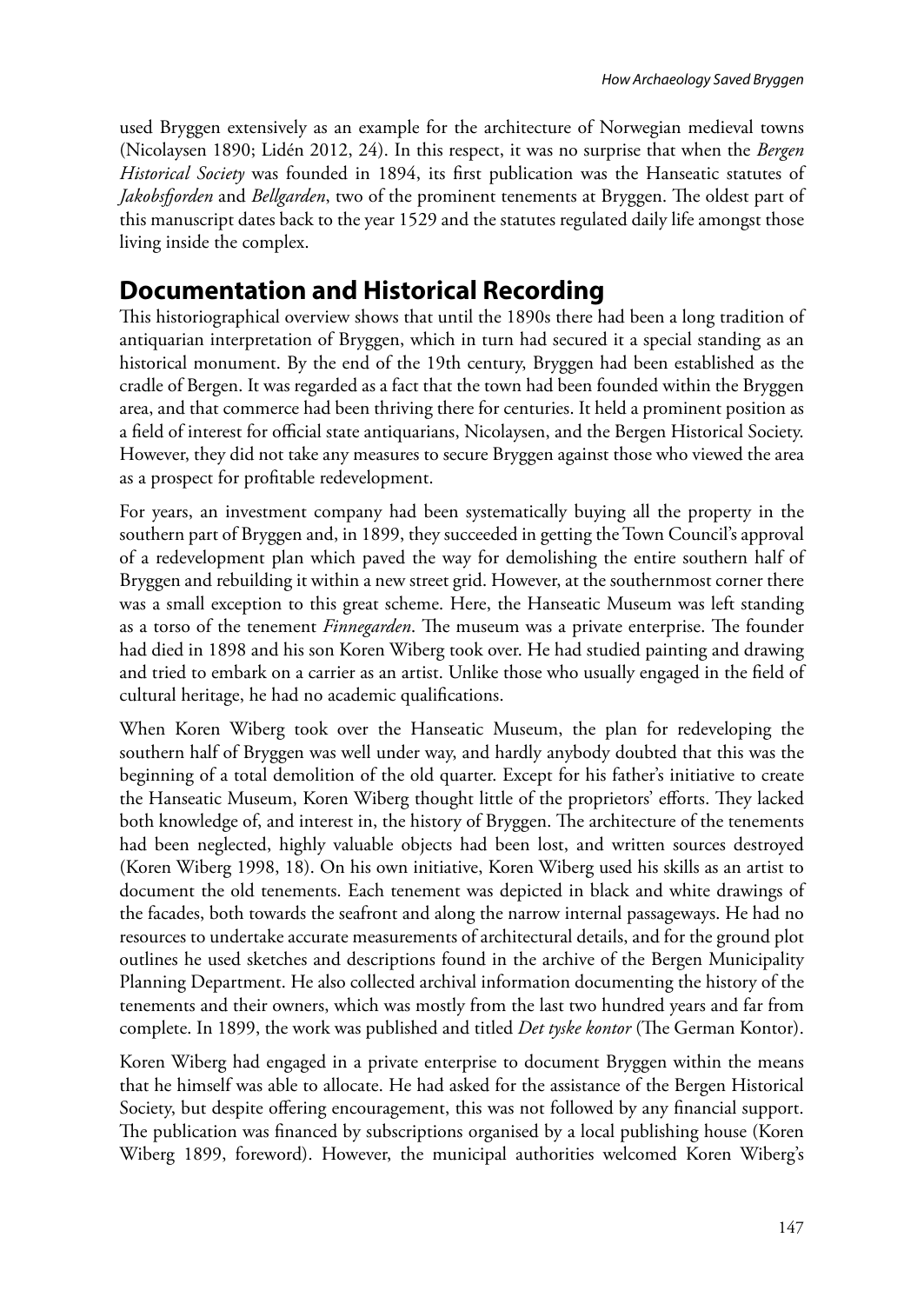efforts, and argued that through his work, important antiquarian information had been secured. This was perhaps a consequence of his labours for which Koren Wiberg had not calculated. It can hardly be argued that he was in favour of demolishing the area, and using his work as a pretext for the argument that it was appropriate to destroy Bryggen might have felt ironic to him.

Koren Wiberg's position became much the same as that of the architect Jens Zetlitz Kielland. Kielland had been given the task of presenting a concept for the entire facade of the new blocks. This was without doubt related to his engagement as a prominent spokesman for cultural heritage. His draft for the new facades at Bryggen was clearly inspired by late medieval and early modern architecture from Hanseatic towns in northern Germany (Nordhagen 1982, 177-78). Kielland's and Koren Wiberg's endeavours became useful for the large redevelopment project at Bryggen. They both became engaged in documentation and historical recording in a way that suited those who wanted to redevelop the entire Bryggen area into a modern town quarter. Both were probably convinced that there was no other alternative. In his introduction to *Det tyske Kontor*, Koren Wiberg wrote that one could not expect Bryggen, any more than any other part of the historic town, to be left untouched by the increasing number of redevelopment schemes. Bryggen represented a large and valuable site that could not escape the eyes of investors (Koren Wiberg 1899, foreword).

## **Koren Wiberg's Field Documentation**

As soon as the old tenements were torn down, work on excavating the plots began. The purpose of these excavations was to facilitate solid foundations and basement levels for the new buildings and had no archaeological purpose. However, this was a time when such work had, in large measure, to be done manually, and it was possible to discover interesting artefacts during the process . Furthermore, members of an enthusiastic public were given the opportunity to observe from the sidelines as work progressed. Koren Wiberg went further and in 1908 he writes that he made daily inspections and measurements at the building site (Koren Wiberg 1908, 4).

For a further insight into Koren Wiberg's archaeological efforts and methods, one has to search through the archival records in *Byarkivet* (Bergen Municipal Archive) where the majority of the older archival records from the Hanseatic Museum are kept. Private papers that were not kept at the museum when Koren Wiberg died in 1945 are found in The Manuscript Collection at The Bergen University Library*.* However, these contain almost nothing about his archaeological work.

At the Bergen Municipal Archive there are two large books containing Koren Wiberg's notes from archaeological observations and fieldwork. One is concerned with the excavation of the Wine Cellar, the search for the *Church of St Pete*r, and the *Church of St Columba*, and also includes a few drawings and notes from scattered observations at Koengen in 1922, probably related to the remnants of the medieval *Bishop's palace*. 1 The other notebook contains observations made during the excavations for the redevelopment project in the southern half of the Bryggen quarter. It is called *Journal from the Demolishment (Demolition) of the Kontor*, and here Koren Wiberg presents a diary of his observations, or inspections, as he calls them. The first is dated 17 November 1899 and the last 16 September 1900. On the first page we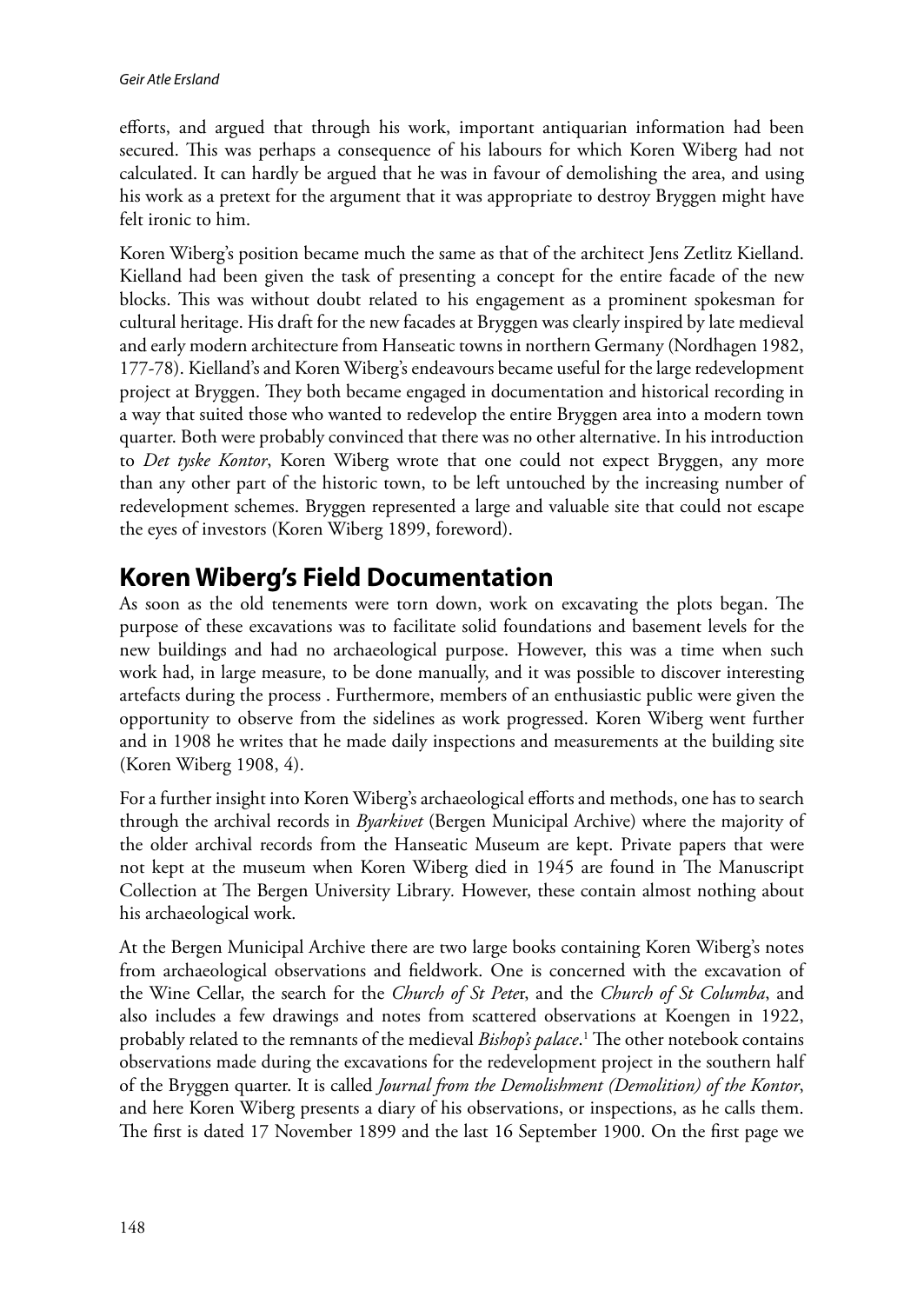read that Koren Wiberg started working on the journal in January 1900 and this might suggest that he made observations in the field, and then registered them in the journal sometime later. All in all, the notebook includes seventy handwritten pages illustrated with some sketches and a few photographs.2 In 1908, Koren Wiberg published a map showing 15 minor excavations that he had conducted. However, there seems to be little correspondence between this map and what is actually found in the handwritten journal (Koren Wiberg 1908, 150; Ersland 2010, 20). Since this notebook was compiled between November 1899 and September 1900, it is of course possible that other notebooks or records have been lost.

So what did Koren Wiberg take notes of during his observations between November 1899 and September 1900? Most of the pages in the notebook concern observations of buildings being demolished, and he refers to architectural details and overall construction principles as he perceived them at the time of destruction. At one point he laments the process, and remarks how sad it is to see the buildings of the Hanseatic Kontor being torn down one after the other. However, on the next page he resigns himself to the process and proclaims that this has to be endured even though the most interesting cultural heritage in Bergen is being lost.<sup>3</sup>

It took several years to clear the entire area designated for the project, and Koren Wiberg's journal covers the first phase, which had as its primary goal making way for the new streets, Rosenkrantzgate from southeast to northwest and Lodin Leppsgate from northeast to southwest. The two streets intersect at a right angle in the middle of the projected quarter. In order to make room for Lodin Leppsgate the southern row of houses in the *Leppen* tenement and the northern row of houses in the *Bratten* tenement were demolished along their entire length, while Rosenkrantzgate cut across the rear section of the rows of houses in the adjacent



*Figure1. Koren Wiberg's map of Bryggen before the demolition of the southern part in the years 1900-1911. This part was located between Nikolaikirkens Almenning and Vetrlids Almenning. Cut from map in Koren Wiberg 1908 between pages 16-17.*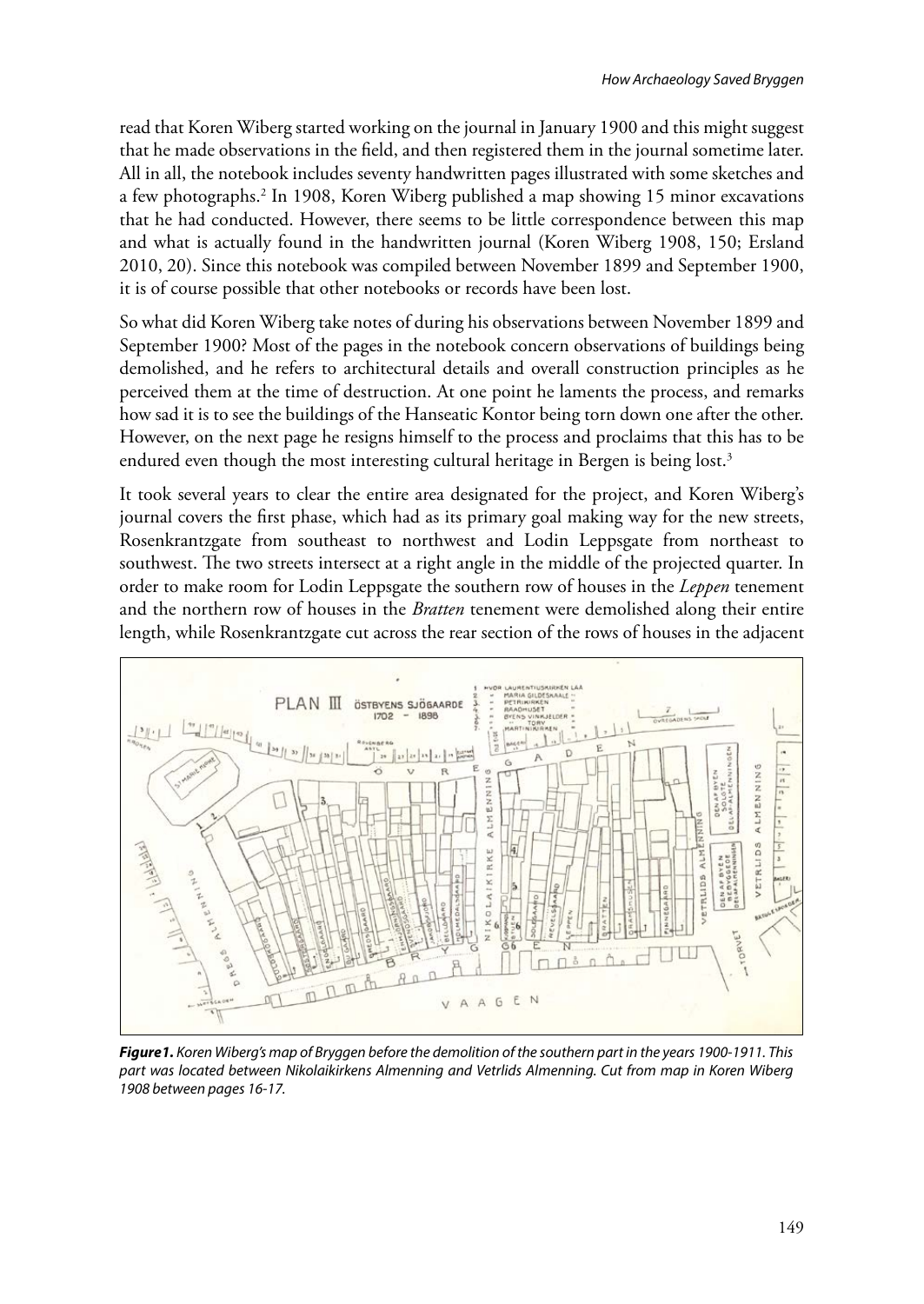#### tenements (Fig. 1).

Koren Wiberg found little of interest in most of the buildings in the southern part of Leppen. He comments that the floors were laid in layers three or four deep on top of each other as a result of repairs, which had taken place without removing the older floors. He found the foundations to be of more interest. The front house towards the harbour was set on solid timber bulwarks, but higher up such bulwarks were made of more modest materials with rocks and rubble between the logs in some parts. As the excavations went deeper, he concluded that there seemed to be older foundations underneath those constructed after the fire in 1702, and that the oldest of these were made of larger logs. He also remarks that the passageway belonging to the tenement corresponded with the pre-1702 passageway. Further up in the cross section, between the two projected streets, the digging went deeper into the ground, and Koren Wiberg was amazed by the amount of building debris being uncovered. It seemed that building parts that had survived fires had been reused, and layers of ashes were found underneath the rebuilt houses. He was now of the opinion that he had been investigating the site down to the level necessary to ascertain the old plot structure, and he concluded that the tenement was re-erected on its former plot, even though the number of houses might have differed. Several sketches illustrate his findings in this part of Leppen, and he even mentions a drainpipe made of wood running partly underneath the tenement. A similar drainpipe was also found in the tenement of *Dramshusen*. 4

Observations of plot structure, foundations, and the layers of ash from previous fires are also mentioned for the tenements of Dramshusen and Finnegarden. He concludes that the finds of pieces of glass along the Dramshusen tenement indicate the outer line of the tenement prior to the 1702 fire. The adjacent plot was left open after the fire in 1476 and this made it possible for the neighbouring tenement to have windows along the side, and is further evidence of how tenement borders were left unaltered when the tenements were being rebuilt after a major fire. The Finnegarden tenement was of special interest to Koren Wiberg since this was part of the same tenement as The Hanseatic Museum. Here, he was also able to investigate the common room, or *schøtstue*, which was a regular feature of all the tenements during the days of the Kontor, and which is where the tenement inhabitants ate their meals during the winter season. To his surprise, Koren Wiberg observed that the old floor from the previous common house made out of slate was found intact underneath the floor from after 1702. Similar floors are also found under the kitchen, or *ildhus*, where all the preparations for cooking in the tenement were carried out. Here, he also found a well.<sup>5</sup>

Besides observing the excavations in the tenement plots, Koren Wiberg collected building stones thought to be of medieval origin. Most such finds were uncovered when larger, partly two-storey tall, so-called *stone cellars* in the tenement of Bratten were torn down. Several samples of soapstone with decorative elements were found to have been used in the cellar walls, and one was also found in the foundations of the tenement of Dramshusen. Koren Wiberg drew the conclusion that these stones probably originated from nearby churches that had fallen into decay in the later medieval period.<sup>6</sup>

The information we get from reading Koren Wiberg's journal complements the picture we get from the published version of his archaeological reports. His publication from 1908 is less detailed and, as such, the journal gives a better insight into his methodology and how he argued for his interpretations. One of his main concerns seems to have been the investigation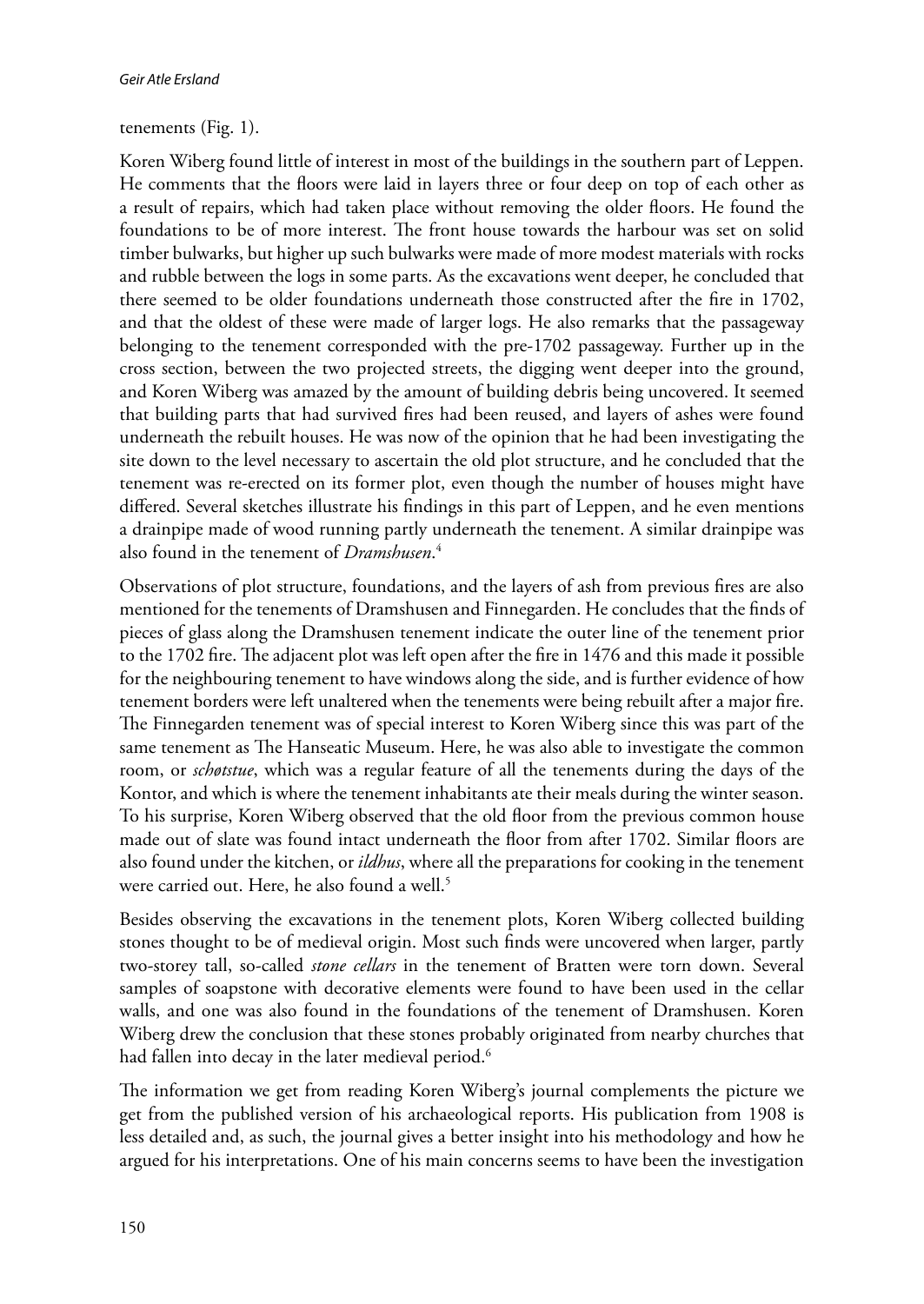of the old plot pattern and to what extent this had been preserved through the centuries, with his conclusion being that this had, in fact, been preserved. He also observed changes in the foundations where later rebuilding consisted of thinner timber compared to the use of logs with larger dimensions in earlier centuries. Another vital discovery was the layers of ash, and one should also take note of his remarks about the large amount of building debris amassed through the centuries.

It is also highly interesting to read about his finds of remnants from medieval buildings. The cellars in Bratten were massive constructions, and the walls probably contained many more stones from medieval churches than the few decorative elements found by Koren Wiberg. The Church of St Peter, the Church of St Columba and the Church of St Nicolaus were located fairly close by in the 14th century, but had fallen into ruins by c. 1500 at the latest. Special attention should therefore be paid to Koren Wiberg's notes where he informs us that the pile of stones from the cellars in Bratten was used to fill the harbour as a foundation for the extension of the wharf outside Finnegarden. A similar case is the use of stones from an old bastion at the Bergenhus Castle to fill in the intersection between the two new streets, Rosenkrantzgate and Lodin Leppsgate.7

## **Koren Wiberg's Archaeological Achievements**

When evaluating Koren Wiberg's archaeological achievements in retrospect, one should keep in mind two factors. Firstly, at the time there existed no textbook method on how to undertake archaeological excavations in urban medieval townscapes. Previously in Bergen, there had been a few such undertakings following the more classical approach of digging out remnants from stone structures, like the monastery *Munkeliv* by N. Nicolaysen (1860) and the Church of St Nicolaus by B. E. Bendixen (1895). On a national level, Koren Wiberg's undertakings took place at the same time as the sensational *Oseberg* finds in Vestfold, and locally he was met with support from Bergen Museum and his close friend, Professor Håkon Shetelig, a specialist in Norwegian pre-historic archaeology.

Secondly, Koren Wiberg was working at a building site where he had to rely on the developer's good will when conducting his research. No authority backed his efforts, and his sole drive was his own enthusiasm for the cause. He mentioned this later when, in 1908, he published his main conclusions and stated that his research was based on trying to follow the redevelopment scheme as closely as possible as it pushed forward, and was limited by the extent to which he was able to free himself from other professional duties (Koren Wiberg 1908, 149).

Koren Wiberg's investigations, as he described them in the journal from November 1899 to September 1900, were a starting point for his career as a pioneer in medieval urban archaeology. It later included excavating parts of the medieval Wine Cellar (1908), the Church of St Peter (1908-09 and 1912), and the lower parts of the wall of a stone building at the site where Schötstuene were erected (1935). He also made an energetic, but fruitless, search for the Church of St Columba (1908). He had been encouraged by Bergen Museum to take on such tasks in 1908, after he had, for some years, been handing over to the museum artefacts found at the building site for the redeveloped Bryggen area (Koren Wiberg 1908, 148-158). Archaeological supervision also became part of his official duties when Bergen Municipality bought the Hanseatic Museum in 1916, and engaged Koren Wiberg as its director. However, little is known of any activity after this year (Ersland 2010, 19-27).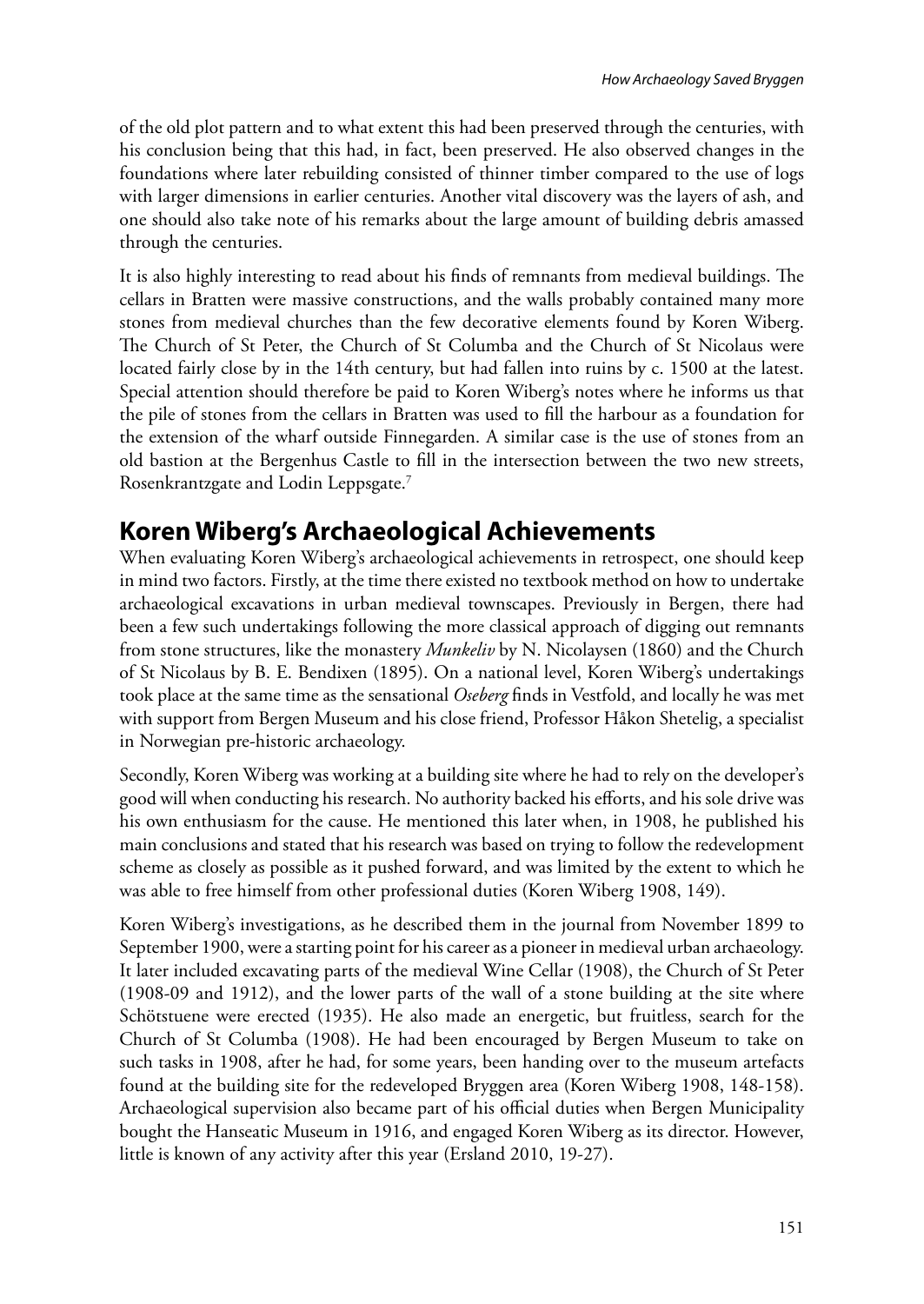Koren Wiberg had located both the medieval Wine Cellar and the Church of St Peter, and he had succeeded in producing new facts that were important for the interpretation of the medieval townscape of Bergen. Yngvar Nielsen hailed this as a momentous achievement in the Norwegian newspaper *Verdens Gang* in 1908, and thought it equivalent to the excavations of Troy, Carthage and Forum Romanum. Such recognition from an expert on the history of Bergen, who was also a professor at the University of Oslo, surely strengthened Koren Wiberg's local authority in antiquarian matters. The results of the excavations of the Wine Cellar and the Church of St Peter were published in 1908 and 1921.<sup>8</sup>

## **A Theory of Historical Continuity – Making Bryggen Medieval**

In the following decades, Koren Wiberg became a prominent and highly respected spokesman for the preservation of Bryggen as cultural heritage of national importance. However, in 1941, Koren Wiberg was confronted with his work from 1899 and it was used as an argument that he too could be seen as in favour of redevelopment. This he regarded as a malicious allegation, and replied that it would have been outright nonsense to propose any kind of preservation c. 1900.9 At this point, there is little reason for doubting Koren Wiberg's argumentation, not least since there was no legal support for such preservation. In the 1890s, when the plan of demolishing the southern part of Bryggen was under way, there were two alternative solutions for how to protect Bryggen. The first would entail a private and idealistic venture of the kind that Koren Wiberg's father had taken on when he established his Hanseatic Museum. The second alternative would rely on a non-profit organisation buying the whole area with the purpose of securing it for the future. *The Society for the Preservation of Norwegian Cultural Heritage* had previously carried out such ventures on a smaller scale. However, for Bryggen both alternatives were totally unrealistic.

In 1905, the Norwegian Parliament passed a law protecting all cultural heritage monuments dating back to before the Reformation. In the case of Bryggen, this had no effect on its status, since the built environment consisted of wooden structures erected after the town fire of 1702. The argument that the tenements at Bryggen represented a type of Norwegian medieval urban architecture, as put forward by Yngvar Nielsen and Nicolay Nicolaysen, had no bearing as long as it was the object itself that was protected by law. The architectural tradition at Bryggen had been even more strongly emphasised by Koren Wiberg in 1899, when he stated that the rebuilding after the fire in 1702 had been carried out according to the same layouts as after previous fires as far back as 1476 (Koren Wiberg 1899, 25).

In his publication from 1899, *Det tyske Kontor*, Koren Wiberg had to some extent been referring to archival sources when describing the period of Hanseatic settlement. However, these were of early modern origin. In his next work, *Bidrag til Bergens kulturhistorie*, published in 1908, the scope is widened. Here, he presents what can perhaps best be described as a topographical and architectural analysis, in which he presents detailed studies of decorative elements from previous centuries and from contemporary architecture. However, his main focus is on Bryggen and its role in the evolution of Bergen (Koren Wiberg 1908, 22, 28-29; 1921, 36-37, 56; 1932, 23, 44-45, 51; 1939, 36; Ersland 2010, 20).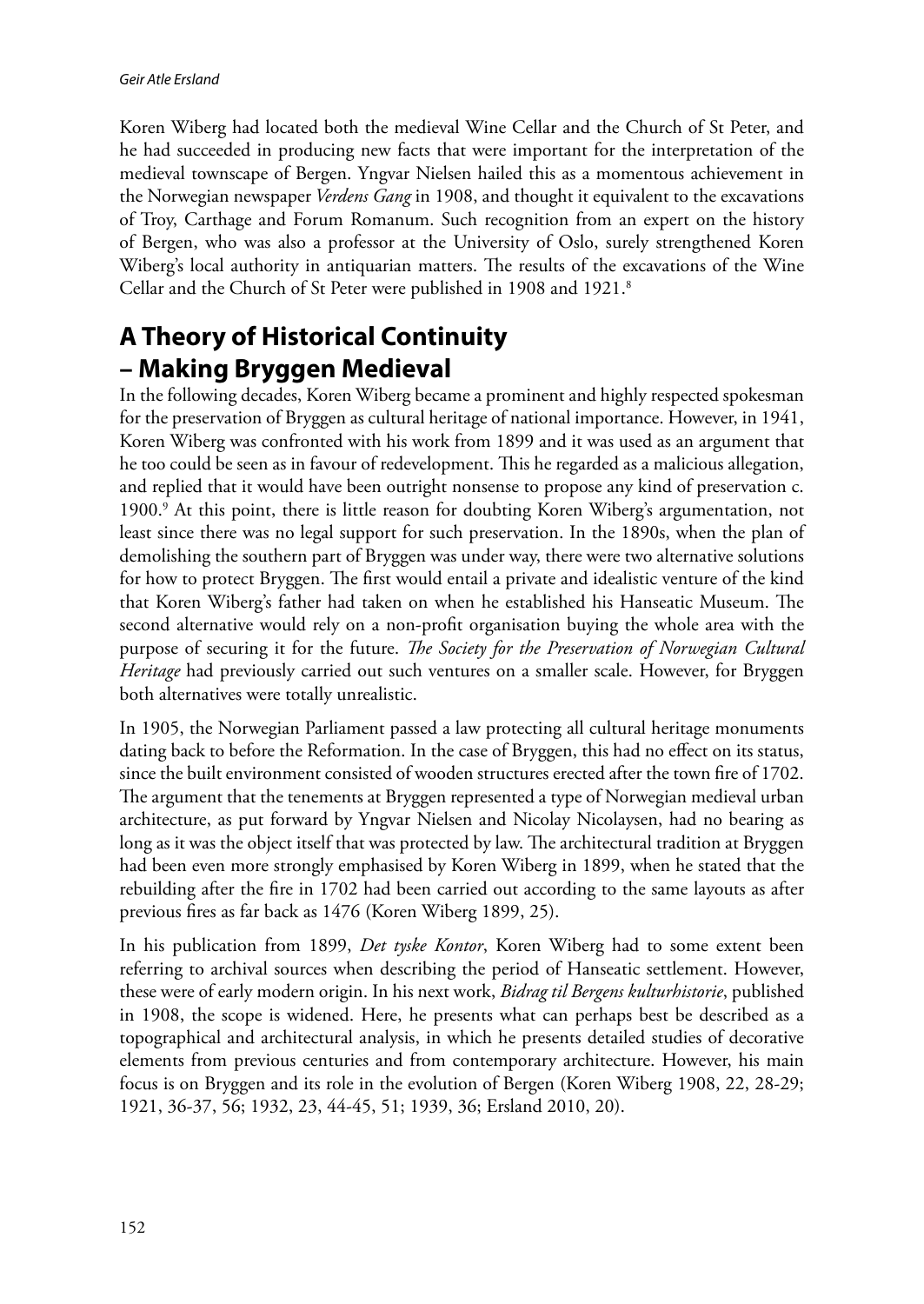In 1908, we find a radical change in how Koren Wiberg perceives the Bryggen area compared to his work from 1899. His ambition is no longer confined to an attempt to document an old quarter soon to be demolished, but to present an overarching model for the urban development of Bergen from earliest times and into the present. As already mentioned, this was not new. As far back as the historiography of Bergen can be traced it had been believed that Bryggen was the cradle of the town. However, how this was to be understood within a topographical or morphological framework was quite another question. An established hypothesis was that the present architecture could be used to describe the medieval built environment. This rested on an analogical use of terms for naming different parts of buildings, wharfs, and passageways, as well as the fact that the rows of houses, organised in individual tenements, could, in large part, be recognised by their medieval names which were still in use. The empirical data needed in order to prove that this analogical reasoning was more than a well-argued guess had not been presented so far. This, in essence, is what Koren Wiberg did in 1908, when he presented a series of hypotheses and welded them into a theory that might be termed his *theory of historical continuity*. Though he does not call it this himself, this title captures the essence of his arguments.

In a later work, *Bergensk kulturhistorie* (1921), he developed the theory of historical continuity on a full scale. He starts by postulating a *pre-urban settlement* (Norw. strandsted), and goes on to describe how the morphological elements at this stage laid the foundations for the further expansion of a more densely built urban community in the following centuries (Koren Wiberg 1921, 45-51). This could still be read in the structures of the surviving tenements at Bryggen, and it was to be explained on the basis of a form of German conservatism. The medieval tenements were ideally suited for the commercial needs of the Hanseatic Kontor, and written regulations forbade changes in the construction or use of houses, passageways or wharfs (Koren Wiberg 1921, 12-13).

Koren Wiberg's construction of a theory of historical continuity from Bryggen's earliest stages and his perception of Bryggen as an historical monument still to be observed in situ, rested on his archaeological research. He was convinced that his observations proved that the tenement plots had been rebuilt after every town fire according to their previous layout, which could be traced back to the early origins of Bergen (Koren Wiberg 1908, 22-28; 1921, 14-17). It was Koren Wiberg's pioneering archaeological research , in which he showed concern for the medieval town and its daily life, which produced the evidence that linked the tenements at Bryggen to Bergen's medieval past.

## **Bryggen Becomes a Cultural Heritage Site**

In 1912, Harry Fett was appointed the first director of the Norwegian Directorate for Cultural Heritage. He started a process to widen the scope for protection of monuments, and in 1920, the Norwegian Parliament passed a law that made it possible to also protect post- medieval monuments. This was the legal framework behind the Cultural Monuments Act under which Bryggen was protected in 1927 (Norsk biografisk leksikon; Lidén 2012, 39-40). In less than thirty years – from 1899 to 1927 – Bryggen went through the most dramatic period in its history. The change in attitude towards Bryggen as a cultural heritage site was a result of a re-evaluation of its importance in the representation of Norwegian cultural history. This was clearly accentuated by Harry Fett in 1937: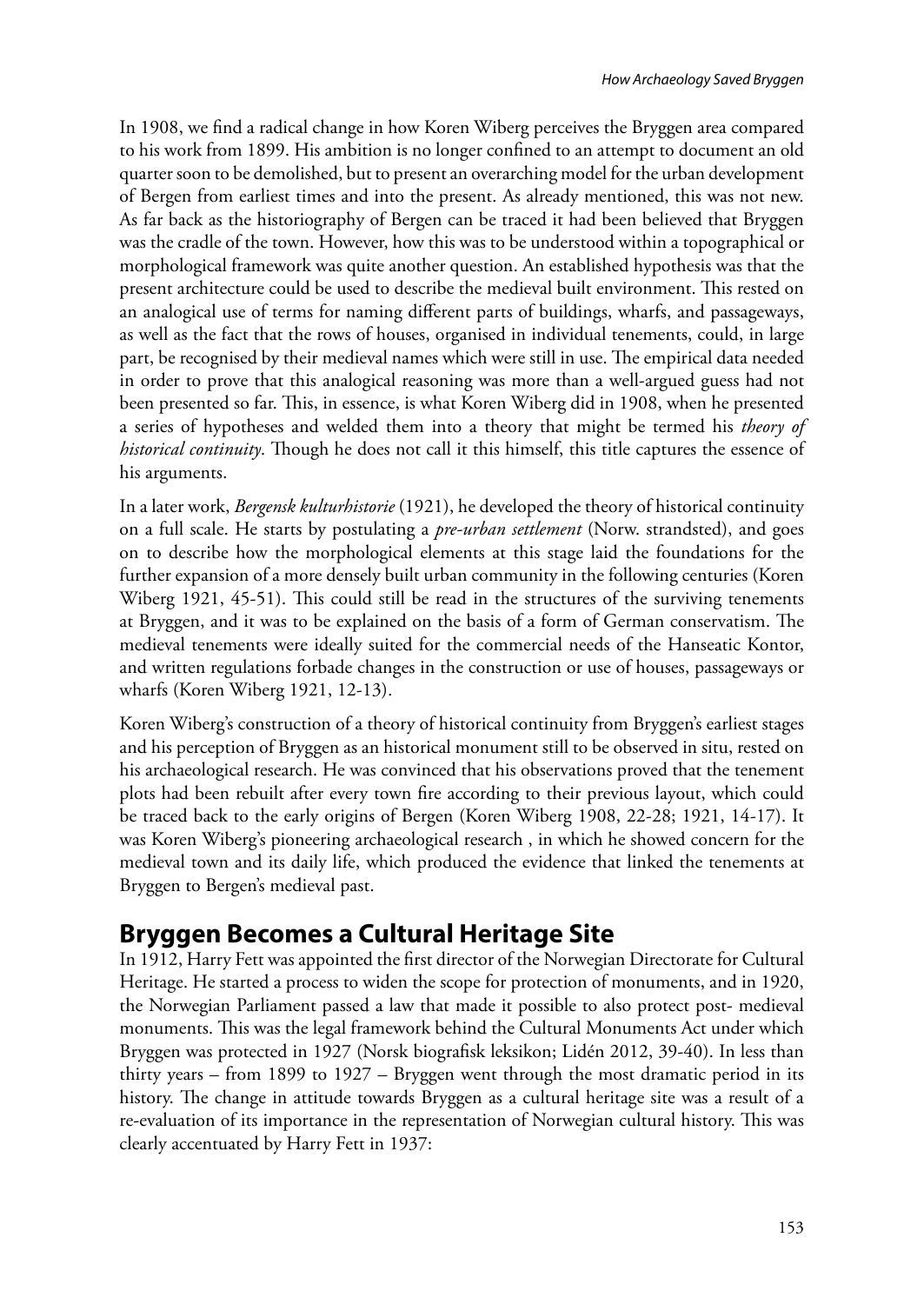*In its present form, Bryggen was erected after the great fire in 1702. The tenements were rebuilt according to their previous layouts, in accordance with the older Norwegian medieval tradition, due to factors such as complicated ownership structures and traditional trading systems, amongst others. Therefore, Bryggen is not only - not even first and foremost – an historical monument to commercial life in Bergen during the Hanseatic period, when this town was a focal point in the Nordic region. Due to the conservatism of the Hanseatic merchants, we have, in the only place in the Nordic region, preserved an entire medieval urban quarter. This makes Tyskebryggen the most important urban quarter in Norway, both in an historical and national perspective (my translation) (Fett 1937).*

This statement clearly sums up Koren Wiberg's theory of historical continuity, as he had presented it in 1908 and 1921. However, it was also inspired by Professor Yngvar Nielsen's statement from 1877, when he wrote that the scattered evidence found in medieval written sources should be interpreted in the context of the still-standing architecture at Bryggen. What had been a hypothesis put forward by Nielsen was now presented as part of a theory by the Director of Cultural Heritage. Hypotheses are built into theories by research producing empirical evidence supporting them. Koren Wiberg had taken on the task of producing such evidence.

Koren Wiberg's theory of historical continuity was based on his interpretations of observations made during the foundation work for new buildings in the southern quarter of Bryggen. The theory placed Bryggen under the heading of medieval cultural monument and this provided the basic argument for extending legal protection to the northern half as a cultural heritage site. However, the law did not designate who was to carry the cost of protection, and since the tenements consisted of separate private properties, the decay of the old buildings rapidly made the situation critical.

By the end of the 1930s, new plans for redevelopment schemes were introduced, which were similar to those that had been carried out in the southern part of Bryggen. The historian Bernt Lorentzen, who professed that Koren Wiberg's views were not built on historical documentation, but relied on his imagination, also voiced criticism of Koren Wiberg's theory of historical continuity (Lorentzen 1938). In 1952, Lorentzen presented his doctoral thesis where he advocated that the Hanseatic rebuilding after the devastating fire in 1476 introduced fundamental changes to the architecture and layout of Bryggen, and in this way he refuted Koren Wiberg's theory. By now, popular support for the area was at an all-time low, probably strengthened by strong anti-German sentiments after the war, and Lorentzen's was an academic alternative to Koren Wiberg's theory of historical continuity. On 4 July 1955, the northern part of Bryggen was ablaze, and when the fire was put out, half of what was left after 1912, was lost.

In the area damaged by the conflagration, an opportunity similar to the situation after the destruction of tenements in the southern part more than fifty years earlier arose, and this time proper archaeological excavation was instigated. Preliminary dissemination of results opened the public eye to the value of Bryggen as an historical site. Koren Wiberg's assumptions that the tenements at Bryggen represented the medieval tenement structure seemed to be confirmed. However, he had contended that the tenement structure, consisting of long rows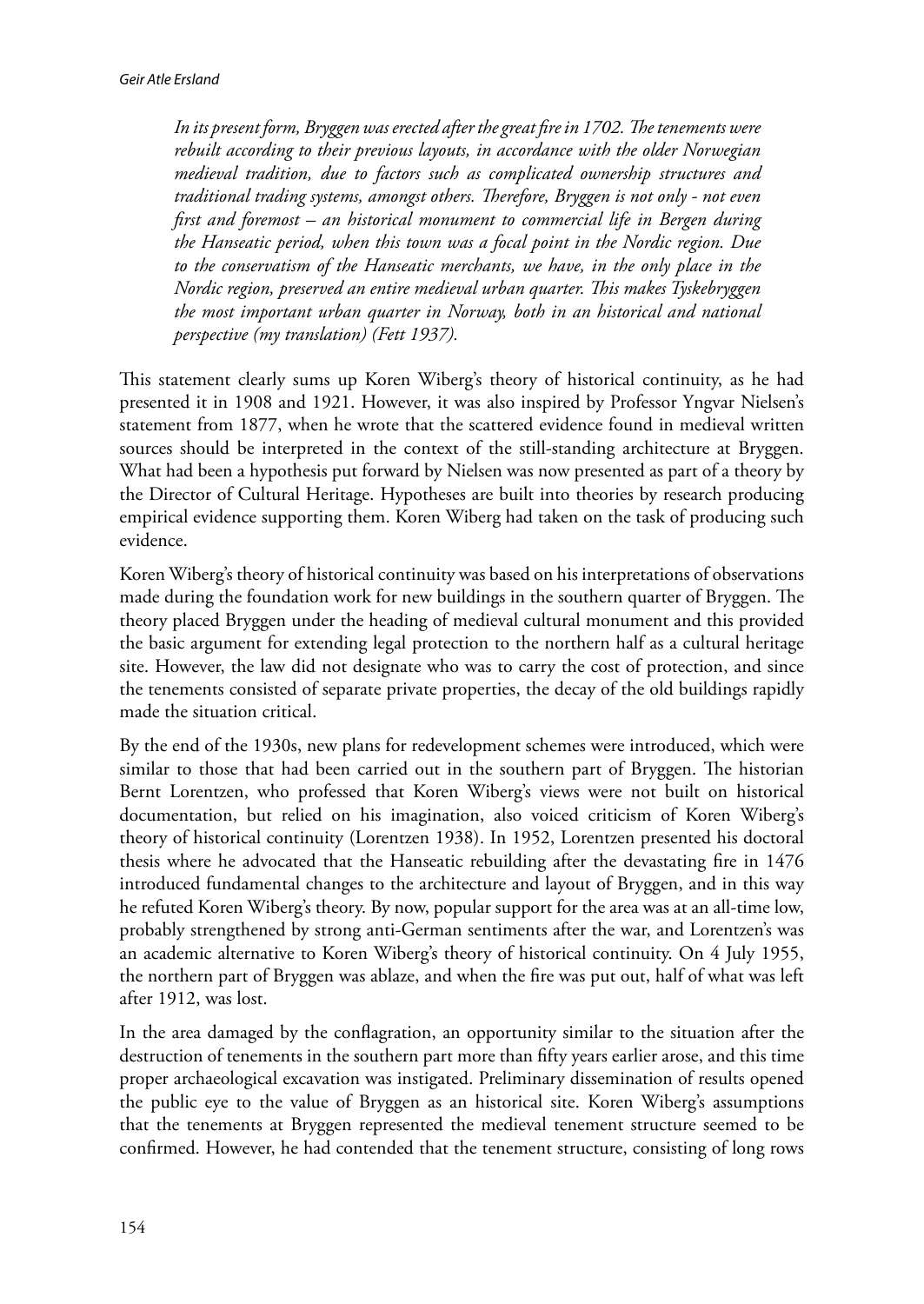of houses, was the result of ever more houses being built at the back as soon as the space along the shoreline was taken. However, the archaeological excavations showed that the rows of houses had been created by filling out the harbour basin little by little, rather than by building houses at the back of the wharf.

For the understanding of the development of Bergen as a medieval town and of Bryggen as a cultural heritage site today, the discovery of the large areas of reclaimed land was probably one of the most ground-breaking discoveries. The dynamics in the development were based on the need for more building space and proximity to the harbour that represented the main communication line in and out of the urban area. To the archaeologists, this also showed that Bryggen and Bergen are not to be understood in a local perspective, but as a typical example of a medieval harbour town in an international perspective. What is extraordinary in the case of Bergen is that the medieval urban structure at Bryggen is still preserved and that the built tenement area, the wharf and the interface with the harbour front are still intact. In this perspective, the broadening of the wharf that took place from 1900 and into the 1930s was in accordance with urban development that had been going on for centuries.

At two decisive moments separated by little more than 56 years, in 1899 and 1955, the numbers of tenements at Bryggen was reduced by 75%. In 1958, another fire threatened to end it all. Luckily, the fire was brought under control and it affected only a minor part. The fire in 1958 is thought to have been a watershed for the status of Bryggen in popular opinion. From now on, the preservation cause gained momentum and Bryggen soon became a positively laden symbol and a major emblem of Bergen. This process peaked in 1979, when Bryggen was inscribed on UNESCO's World Heritage List. The main argument behind the inclusion was that Bryggen commemorated a lost trading culture, with reference to the Hanseatic Kontor and probably also its successor, which had been exporting Norwegian goods, mostly dried fish from northern Norway, to the British Isles and continental Europe.

## **Conclusion**

Since the 1960s, the preservation of Bryggen as a cultural heritage site has not been seriously questioned. The last couple of decades have seen an ever-growing interest from the public and a steadily growing effort in preservation. This effort has focussed on restoring of the tenements and securing the archaeological deposits beneath them. To Koren Wiberg, archaeological interpretation was of decisive importance in underpinning his theory of historical continuity, which was, in large part, confirmed by the extensive and thorough excavations in the northern part of Bryggen after the fire in 1955. Koren Wiberg's archaeological skills and methods did not meet the technical and professional standards of the present day. However, his ability to build a consistent theory, based upon interpreting observations made in the field and combining them with written sources, calls for admiration. There can be little doubt that this was vital for the decision in 1927 to protect Bryggen as a cultural monument. He was the first to discover and describe the vast deposits to be found under the old tenements, and he established that these could be dated as segments between layers of ash from fires that had ravaged Bryggen throughout its history. On the basis of his observations, he was able to underpin the argument that the remaining tenements represented the medieval architectural style. When explaining the reason for this, he gave the Hanseatic merchants and their Kontor, which had dominated the quarter since the late medieval period, a pivotal role. It is they who should be credited with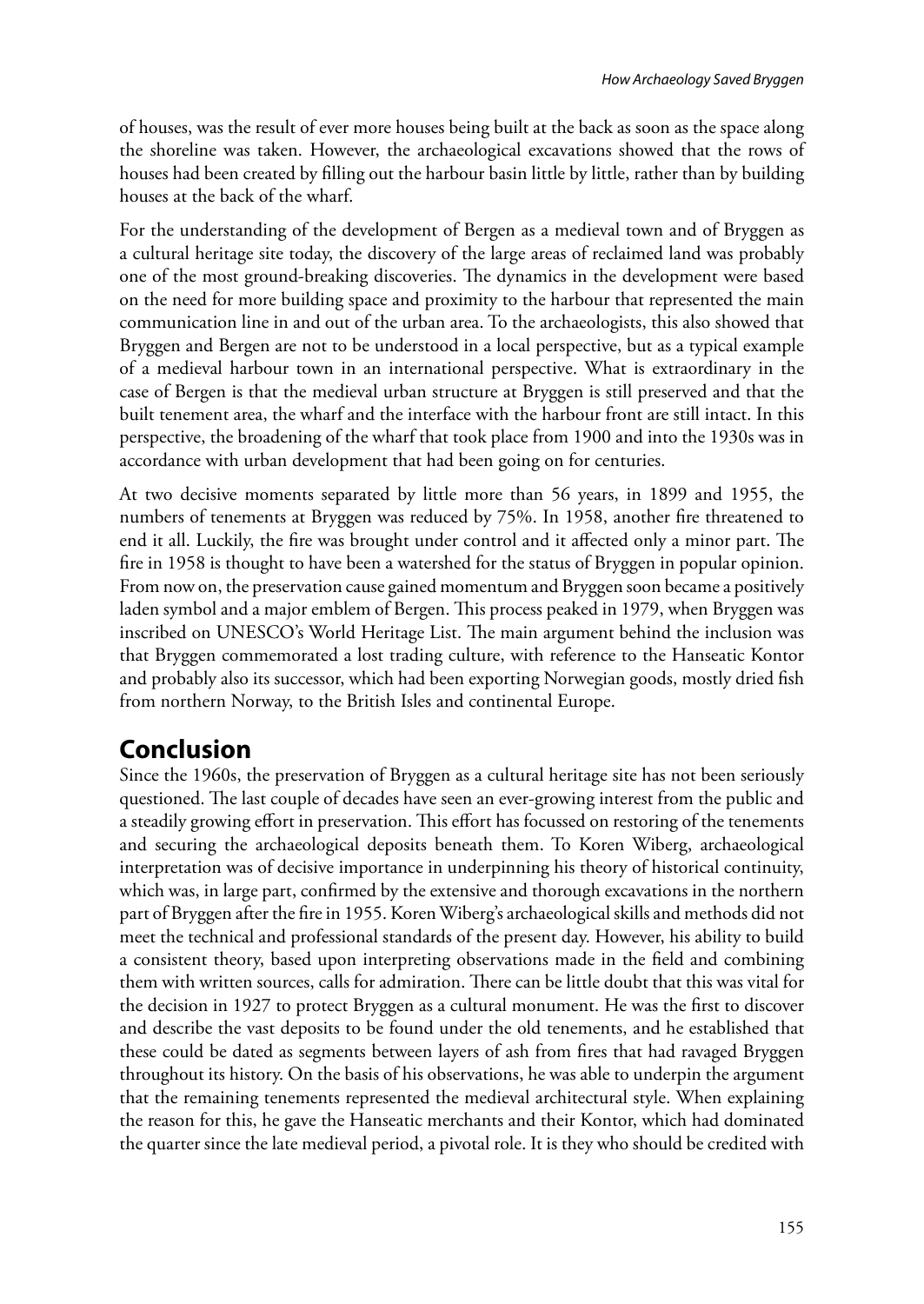preserving the medieval style of living, and passing it on into modern times. Convincingly, Koren Wiberg combined the history of the medieval Norwegian past with Bergen's Hanseatic history. Some of his points of view are no longer valid in light of current research, especially his interpretation of how the tenements had developed into long rows of houses. Koren Wiberg had little knowledge of the reclamation of land from the harbour basin, which was one of the major findings during the Bryggen excavations after the fire in 1955. However, more emphasis should be put on the fact that the Bryggen excavation confirmed many of Koren Wiberg's observations, such as the fire layers and the huge deposits of debris containing artefacts from medieval everyday life. Koren Wiberg's pioneering archaeological efforts paved the way for Bryggen to be protected by law as a cultural heritage site in 1927. The excavations after the fire in 1955 started at a time when resentment towards Bryggen was at its peak and produced more evidence of Bryggen's importance as a cultural heritage site and also verified vital premises of Koren Wiberg's theory of historical continuity.

#### *References*

- Bendixen, B. E. 1895. Udgravninger i Nikolaikirkens tomt i Bergen. In *Foreningen til norske fortidsminnesmerkers bevaring, årbok,* 38–44. Kristiania.
- *Bergens Fundas.* Published by Sørlie, M. Beyer, Bergen 1957.
- Den Norske So. In *Norske Magasin 1–3*. Published by N. Nicolaysen. Johan Dahls Forlagshandel Christiania 1858–1870.
- Edvardsen. E. Bergen udi Norrige. Del I og II. Published by Olav Brattegard og Bergen historiske Forening. In *Bergen historiske Foreining, Skrifter 55/56–57.* Bergen 1951–52.
- Ersland, G. A. 2010. Bergen, Bryggen, hanseatane og Koren Wiberg. In Geir Atle Ersland og Marco Trebbi. (Eds.) Det hanseatiske Museum 1872–2010. *Det hansetiske Museums Skrifter nr. 29,* 9–45*.*  Bergen.
- Ersland, G. A. 2011. *Byens konstruksjon. Varige spor i byens landskap.* Dreyer, Oslo.
- Fett, H. 1937. *Bergen kommunale Forhandlinger I, No. 145, 645*. Published by The Municipality of Bergen. Bergen.
- Holberg, L. 1737. *Den berømmelig Norske Handels-Stad Bergens Beskrivelse*. Hans Kongl. Majestæts og Universit. Bogtrykkerie, København.
- Koren Wiberg, C. 1899. *Det tyske Kontor*. John Griegs Forlag, Bergen.
- Koren Wiberg, C. 1908. *Bidrag til Bergens kulturhistorie*. John Griegs Forlag, Bergen.
- Koren Wiberg, C. 1921. *Bergensk kulturhistorie*. John Griegs Forlag, Bergen.
- Koren Wiberg, C. 1932. *Hanseaterne og Bergen*. John Griegs Forlag, Bergen.
- Koren Wiberg, C. 1932. *Schøtstuene i Bergen*. John Griegs Forlag, Bergen.
- Lidén, H. E. 2012. *Forfall og gjenreisning*. Bodoni, Bergen.

Lorentzen, B. 1938. *Bergens Tidende, special edition 23rd April 1938*. Newspaper, Bergen.

- Nicolaysen, N. Om Munkelifsklosteret i Bergen og dets levninger. *Foreningen til norske fortidsminnesmerkers bevaring, årbok*, 59–79. Christiania1860.
- Nicolaysen, N. 1890. Om de norske kjøbstæder i middelalderen: deres oprindelse, indretning og bygningsskik. *Historisk tidsskrift* 1890, rekke 3, bind 1: 385–439. Kristiania.
- Nordhagen, P. J. 1982. *Arkitekt Jens Zetelitz Kielland og reguleringen av Tyskebryggen 189–1912.* I *Fortidsminnesmerkeforeningens årbok 1982*. Oslo.

Norsk biografisk leksikon. Retrived from: https://nbl.snl.no/Harry\_Fett (accessed December 2014). Nielsen, Y. 1877. *Bergen frå de ældste Tider og indtil Nutiden*. Chr. Tønsbergs Forlag. Christiania. Sagen, L. og H. Voss. 1824. *Bergens beskrivelse.* Bergen.